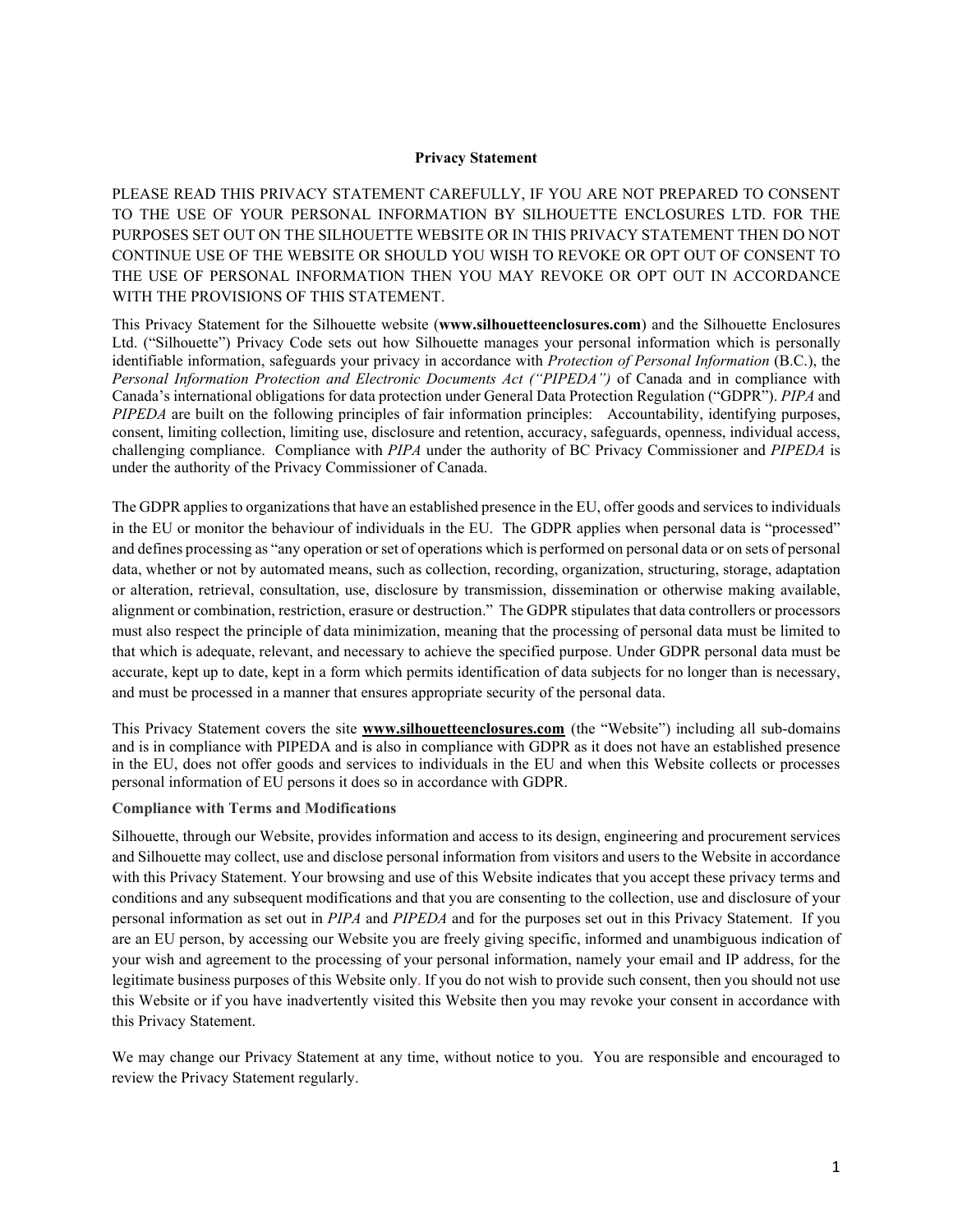### **Information Gathering and Usage**

We collect, use and analyze information on the visitor portion and Contact Us portion of our Website for the following purposes:

- (a) to provide access to Silhouette services;
- (b) to customize the user experience;
- (c) to measure and improve our Website;
- (d) to enforce our agreements, terms and conditions and policies;
- (e) to investigate a suspected violation of our Terms, fraud or other unlawful activity or as required by law or court order
- (f) to address changes in our company such as reorganization, merger, sale, bankruptcy or other business change.

We collect personal emails and IP addresses of those who visit our Website. For visitors to our Website, we collect IP addresses and only store for a short period of time for security purposes only.

We do not knowingly collect personal information from children, nor do we knowingly request or solicit personal information from children under the age of 13 years.

Under GDPR, for EU visitors who wish our Website, we function as "data controller" when you access our Website and provide contact information to Silhouette. In accordance with our Privacy Code, EU residents, we recognize that you have the following additional rights with respect to the handling of your personal information: (a) you have the right to obtain confirmation from us about whether your personal information/data is processed, the purpose of the processing, what categories of personal information/data is being processed and who the personal information/data is being disclosed to; (b) right to have your personal information/data erased under certain circumstances; (c) right to restriction processing of your personal information/data under certain circumstances; (d) right to receive your personal information/data in structured, commonly used, machine readable form and to move it to another entity; (e) right to object to how personal information/data is being processed.

All personal information we collect on our Website is used for legitimate business and or security purposes to improve the quality of our Website and to estimate volume, demographic and traffic to our Website. We do not share with or sell to other organizations for any commercial purposes with the exception for the following purposes: (a) when we have your permission; or (b) where it is necessary to share information in order to investigate, prevent, or take action regarding illegal activities, suspected fraud, situations involving potential threats to the physical safety of any person, violations of our Website Terms, or as otherwise required by law.

If we use any third-party service providers, such as web hosting, there may be a need to provide access to your information with such third-party service providers, however such access will be limited to access to perform such services for us and for legitimate business purposes. We may also share aggregated and non-personal information with third parties such as dealers to assist in improving our Website.

We collect, use and disclose personal information on our Website in accordance with our privacy code available at www.silhouetteenclosures.com including for an individual's personal information collected, used, disclosed or processed by this Website. Our privacy code sets out an individual's right to be informed, right to access, right to correction of personal information, right to erasure, right to restriction of processing, right to data portability, right to object to data processing activities and right to understand the logic behind automated decision making of such processing of personal information.

### *Cookies, Web Beacons and Log Files*

We use our own cookies or third-party cookies from entities we work with on our Website to administer, analyze and customize for visitors to our Website.

A cookie is a small amount of data, which often includes an anonymous unique identifier, that is sent to your browser from a website's computers and stored on your computer's hard drive. We may also use web beacons which are tiny graphics that also act as unique identifier together with cookies.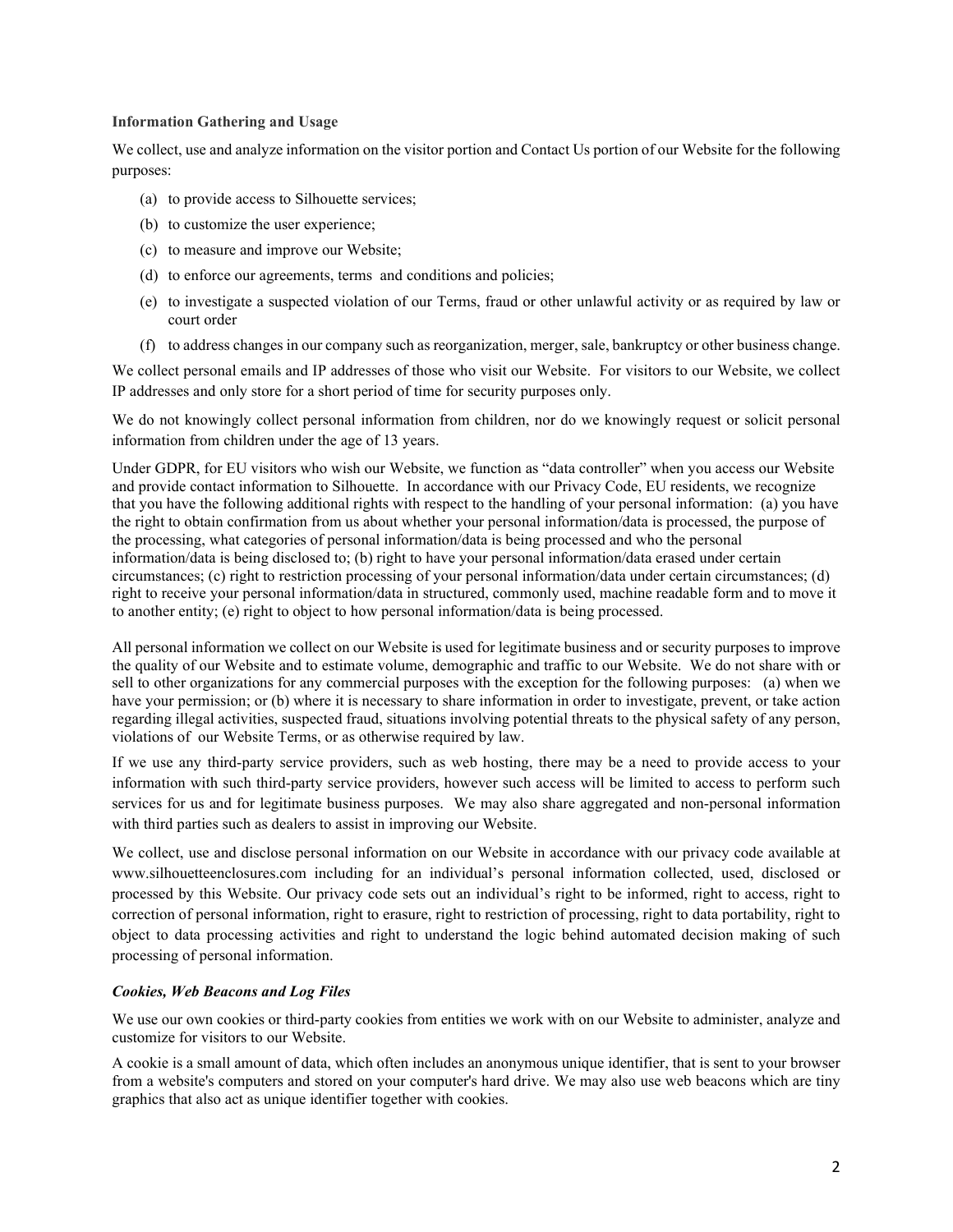Our cookies and web beacons allow us to recognize your browser, login information and aggregate visiting information. Our cookies could be sessional, meaning the cookie generally lasts if you use your browser or permanent cookies that stay on your computer or some cookies that are necessary to use our Website.

### *Disabling or Deleting Cookies*

You may disable or delete our cookies or third-party cookies by changing your cookie settings within your browser (Internet Explorer, Google Chrome). If you have any questions or concerns about our cookies or other similar technologies, please email us at vanessa.o@creotechgroup.com.com.

# *Automatically collected information*

Like most standard website servers, we use log files to collect information and store for 30 days, we store log files in case something goes wrong. We have no control over the use of Mailchimp or Google Analytics servers which automatically collect information or may be unavailable including internet protocol (IP) addresses, browser type, internet service provider (ISP), referring/exiting pages, platform type, date/time stamp and number of clicks to analyze trends, such as times spent on each page, device ID, operating system, where a user navigates or clicks on the Website, to administer our Website, track user's movement in aggregate and gather broad demographic information for aggregate use. However, we do not link IP addresses to personal information.

# **Information Disclosure**

# **UNDER NO CIRCUMSTANCES DOES SILHOUETTE RENT OR SELL PERSONAL INFORMATION OF OUR USERS TO THIRD PARTIES.**

# **Commercial Electronic Message {CEMs (SPAM**} **-**Compliance with Canada's Anti-Spam Legislation (CASL)

We may offer a number of online ad electronic communications for visitors to our Website including email newsletters, feedback or survey forms. However, at no time will we send any CEMs to you without your explicit consent. When you complete our registration process, we will request your consent to sending certain commercial electronic messages to you. If you are no longer interested in receiving e-mail and/or other communications from us after providing consent, please e-mail your request to vanessa.o@creotechgroup.com. Please include your complete name and mailing address (as well as your e-mail address) if you prefer not to receive direct materials or commercial emails.

# **REVOCATION OR OPTING OUT OF CONSENT**

If you visit our Website, you may revoke consent to use your personal information at any time by emailing vanessa.o@creotechgroup.com. If you wish to opt out of the use of your personal information, please send an email to vanessa.o@creotechgroup.com. By revoking or opting out of your consent to use your personal information, we will remove your personal information from our system and remove from our database as soon as possible but no later than 30 days from the request.

# **LINKS, THIRD-PARTY TRACKING AND COMMUNITY OR SOCIAL NETWORK FEATURES**

In the event that this Website contains links to other sites, please be aware that we are not responsible for the privacy practices of such other sites. We encourage our users and clients to be aware when they leave our Website and to read the privacy statements of each and every website that collects personally identifiable information. This Privacy Statement applies solely to www.silhouetteenclosures.com and does not apply to any of the third-party links located on our Website.